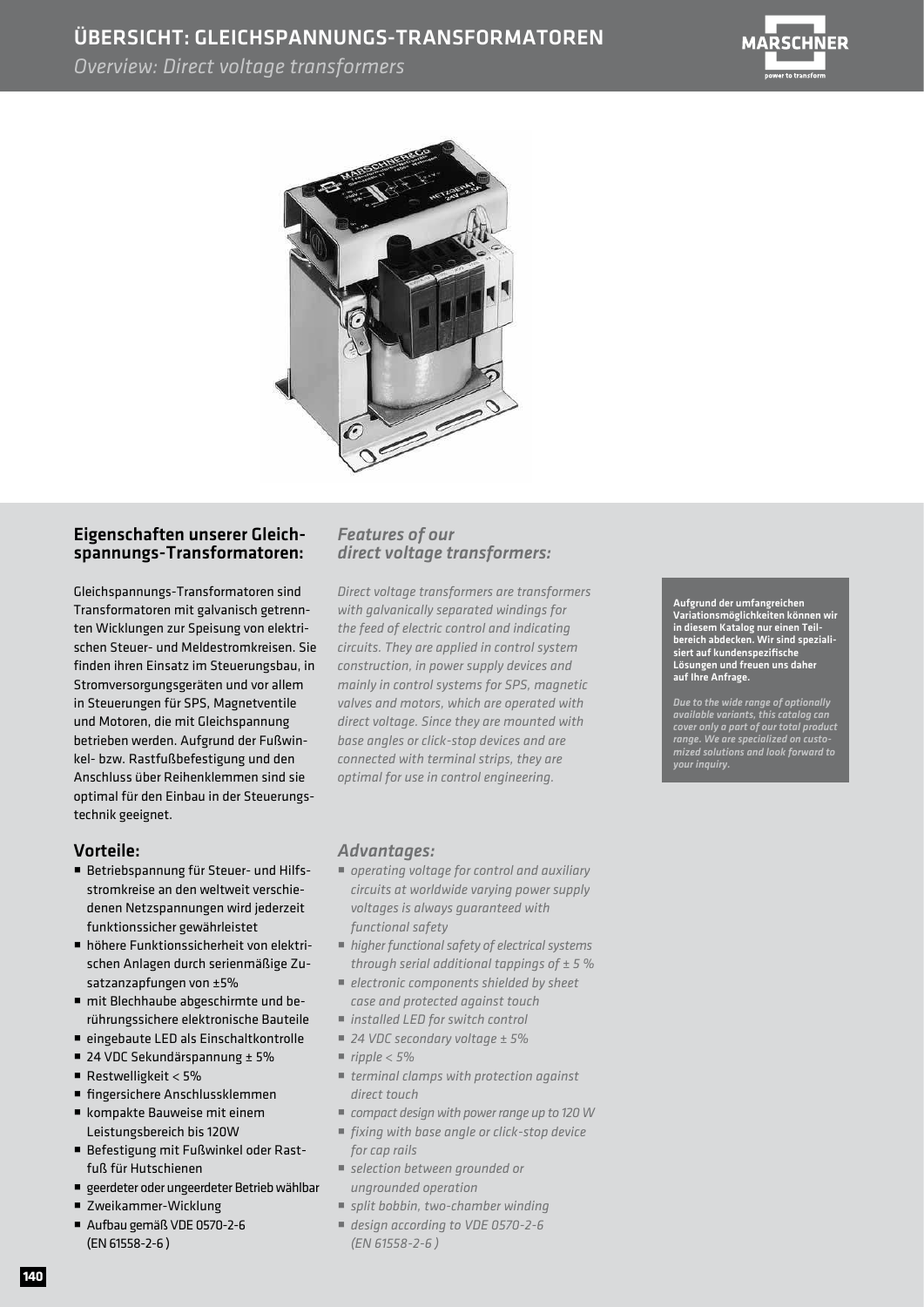### EI66-GLEICHSPANNUNGS-TRANSFORMATOREN

*EI66-direct voltage transformer* 



Typ/*Type* **EI66**

**Nennleistung/**Nominal power



Gleichspannungs-Transformator Vakuumgetränkt Temperaturklasse ta40°C/B / IP00 nach VDE 0570 / EN 61558 Elektronische Bauteile auf Leiterplatte am Transformator

montiert mit Blechhaube abgeschirmt, berührungsgeschützt mit LED als Einschaltkontrolle 24V DC ± 5% Restwelligkeit <5%

**Direct voltage transformer** *Vacuumimpregnated Temperatureclassta40°C/B/IP00* according to VDE 0570 / EN 61558

*electronicpartsinstalledontransformer* with circuit board and shielded by tin cap *protectedagainstaccidentalcontact switch control provided by LED 24VDC±5%ripple<5%*



Ausführung/ *version*

**AC-DC**



Abmessungen in mm - *Dimensions in mm* 



| <b>Bestell Nr.</b><br>Order No. | Primär<br>M<br><b>Primary</b> | <b>Sekundär</b><br>M<br>Secondary | <b>Strom</b><br>И<br>Current | <b>Ausführung</b><br>version | <b>Einbaumaße</b><br>[mm]<br>dimensions | [W]<br>power | lel<br>Cul-weight | Leistung Cul - Gewicht ges. Gewicht<br>[g]<br>Total-weight |
|---------------------------------|-------------------------------|-----------------------------------|------------------------------|------------------------------|-----------------------------------------|--------------|-------------------|------------------------------------------------------------|
| GT66.34/04111-1                 | 230 ±5%                       | 24                                |                              | Klemmen / clamps             | 96<br>55                                | 24           | 200               | 1500                                                       |



**EI84**

**60W**

Nennleistung/*Nominalpower*

Vakuumgetränkt Temperaturklasse ta40°C/B / IP00 Elektronische Bauteile auf Leiterplatte am Transformator montiert mit Blechhaube abgeschirmt, berührungsgeschützt mit LED als Einschaltkontrolle 24V DC ± 5% Restwelligkeit <5%

Gleichspannungs-Transformator

nach VDE 0570 / EN 61558

**Direct voltage transformer** *Vacuumimpregnated Temperatureclassta40°C/B/IP00* according to VDE 0570 / EN 61558

*electronicpartsinstalledontransformer* with circuit board and shielded by tin cap *protected against accidental contact switch control provided by LED 24VDC±5%ripple<5%*





Abmessungen in mm - *Dimensions in mm* 

 $\sim$ 

Ausführung/ *version*

**AC-DC**

|                    |                    |               |                   |                   |                           |                 | ¥                                                     | $RoHS$ <sub>2002/95/EC</sub> |
|--------------------|--------------------|---------------|-------------------|-------------------|---------------------------|-----------------|-------------------------------------------------------|------------------------------|
| <b>Bestell Nr.</b> | <b>Primar</b><br>M | Sekundär<br>M | <b>Strom</b><br>M | <b>Ausführung</b> | <b>Einbaumaße</b><br>[mm] | Leistung<br>[W] | $^{\prime}$ Cul - Gewicht $\mid$ ges. Gewicht,<br>[g] | [g]                          |
| Order No.          | Primary            | Secondary     | Current           | version           | dimensions                | power           | Cul-weight                                            | Total-weight                 |
|                    |                    |               |                   |                   |                           |                 |                                                       |                              |
| GT84.43/04333      | 230 ±5%            | 24            | 2,5               | Klemmen / clamps  | 62<br>102,5               | 60              | 400                                                   | 2300                         |

Spezifische Kundenwünsche auf Anfrage gerne möglich ( z.B. Leistung / Spannung / Rastfuß)

*Customized versions optionally available upon request (e. q. power / voltage / click stop device)*